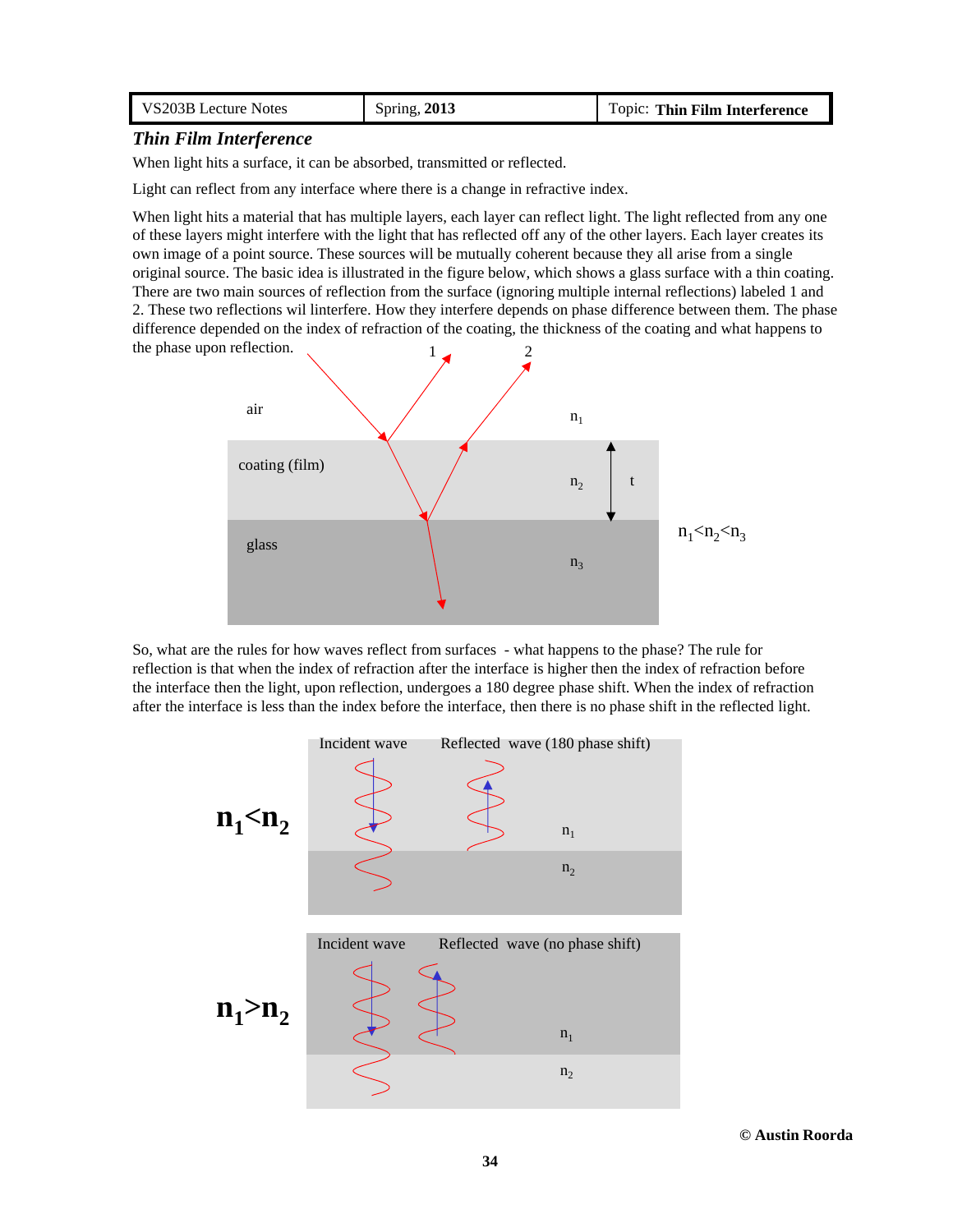| VS203B Lecture Notes | Spring, 2013 | Topic: Thin Film Interference |
|----------------------|--------------|-------------------------------|
|----------------------|--------------|-------------------------------|

**Because each interface is at a transition from a lower to a higher refractive index, there is 180 deg phase shift at each reflection (for 1 and 2). So they undergo the same phase shift and we can therefore ignore it in this example.** All we need to do is calculate the phase difference between rays 1 and 2 due to the path length difference. If there is destructive interference, then there will be a minimum in the amount of reflected light (this is the design of an antireflection coating). If light constructively interferes, there will be an increase in the amount of reflection (this is the design of highly reflective mirror). Since light has to go somewhere, the light that is not reflected will have to be transmitted, so both transmission and reflection are affected by thin film coatings.

The difference in actual path length between 1 and 2 is (assuming that the angles are small):

$$
\Delta path_{1,2}=2t
$$

The difference in the number of waves between 1 and 2 is

$$
\Delta waves_{1,2} = \frac{2t}{\lambda/n_2} = \frac{2tn_2}{\lambda}
$$

For destructive interference to occur, we require that rays 1 and 2 be 180 degrees out of phase, or that the number of waves of difference be 1/2

$$
\frac{1}{2} = \frac{2tn_2}{\lambda} \qquad \Rightarrow \qquad t_{dest} = \frac{1}{\lambda} \frac{\lambda}{n_2}
$$

 $11.74$ 

Similar interference can occur when the difference in the number of waves is 1.5, 2.5 3.5 ….

$$
t_{dest} = \frac{1}{4} \frac{\lambda}{n_2}, \frac{3}{4} \frac{\lambda}{n_2}, \frac{5}{4} \frac{\lambda}{n_2}, \frac{7}{4} \frac{\lambda}{n_2}, \dots, t = \frac{(m + \frac{1}{2})}{2} \frac{\lambda}{n_2}, m = 0, 1, 2...
$$

But recall the requirement that interference can only occur when the difference in path length of two mutually coherent sources of light be within the coherence length. So as the thickness increases, many sources will no longer be mutually coherent.

The condition for interference is that the difference in distance between the sources of light (from the reflections) be within the coherence length of the light.

Diversion: **Coherence Length**. Defined as the length in space over which the light has a predictable phase. A laser, for example, has a long coherence length. Although there are random fluctuations in phase over time they occur after the waves have traveled some meters in distance. A incandescent bulb on the other hand, has tremendously fast variations so the phase is predictable over only a very short period of space. Consider the double slit experiment: The interference arises from the difference in path lengths between the two mutually coherence sources of light. For high angles, the path difference can be come very large (multiple wavelengths). For a laser, which has a long coherence length, the two beams will still retain a fixed phase difference between them. For a normal light source, there will be so much difference in distance between the two waves that there will have been time for random phase jumps to occur. So the two sources are essentially mutually incoherent. The path difference must be within the coherence length for interference to occur. For a laser, the coherence length is on the order of meters. For an incandescent light bulb, the coherence length is only a few micrometers. For the sun, the coherence length is on the order of millimeters. For some lasers, the coherence length can be many kilometers.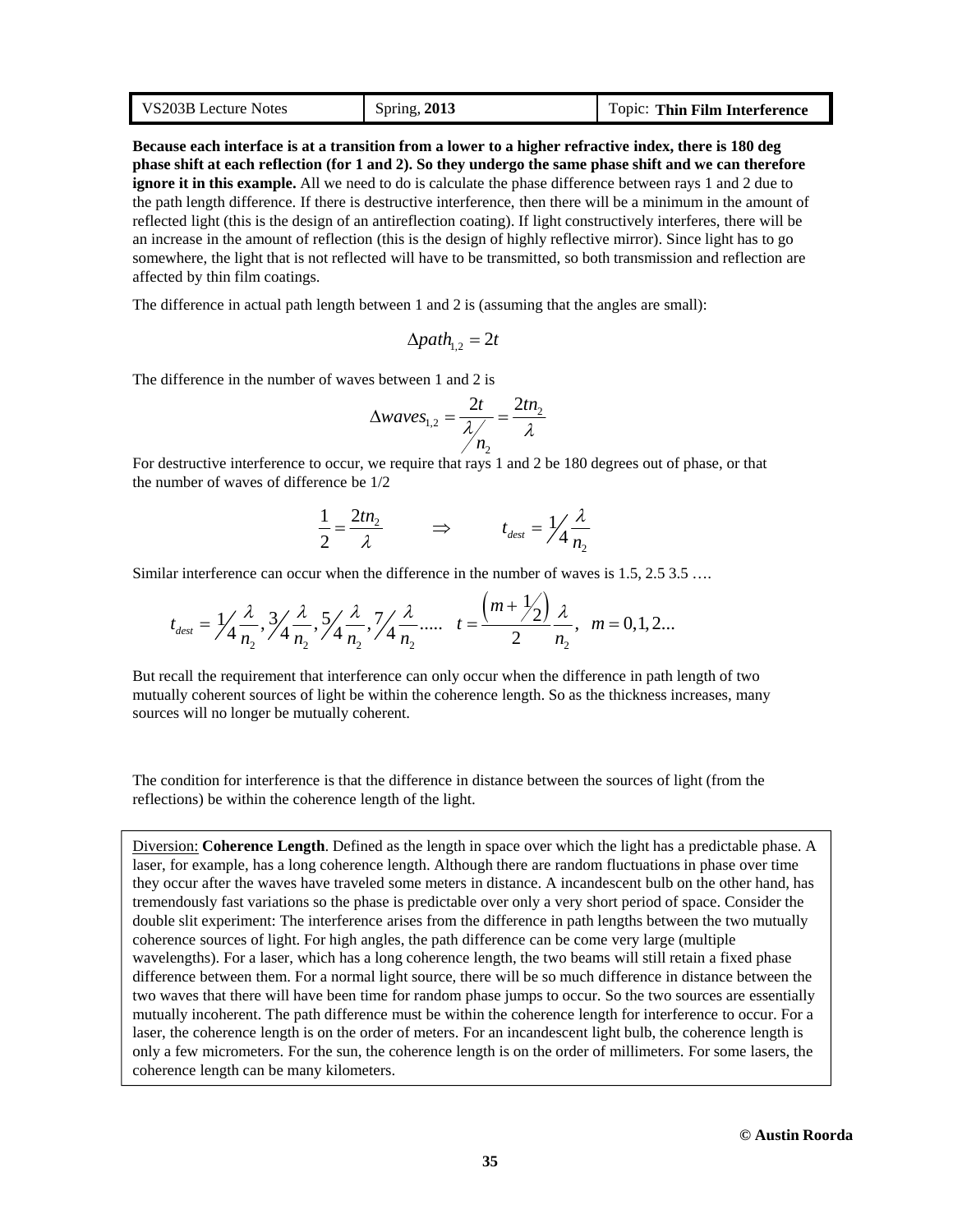| VS203B Lecture Notes | Spring, 2013 | Topic: Thin Film Interference |
|----------------------|--------------|-------------------------------|
|----------------------|--------------|-------------------------------|

The same holds for constructive interference. Constructive interference will occur when the difference in waves between rays 1 and 2 is some integer multiple of wavelengths.

$$
1 = \frac{2tn_2}{\lambda} \qquad \Rightarrow \qquad t_{const} = \frac{1}{2} \frac{\lambda}{n_2}, \frac{1}{n_2}, \frac{1}{2} \frac{\lambda}{n_2}, \frac{1}{2} \frac{\lambda}{n_2} ... \qquad t_{const} = \frac{m}{2} \frac{\lambda}{n_2}, \quad m = 0, 1, 2...
$$

So, imagine that you could vary the thickness of a coating on a piece of glass, the amount of reflection would vary as the thickness requirements for constructive and destructive interference were met. Manipulating the coatings on surfaces can be used for many applications, which I will talk about in the next couple of lectures.

#### **Anti Reflection Coatings ARCs**

To make an antireflection coating, or ARC, you put a coating on the surface of your glasses with the appropriate thickness that minimizes the reflection. By minimizing the reflection, you automatically increase the transmission.



But there is a second condition that needs to be satisfied in order to maximize the amount of destructive interference. For complete destructive interference, we also require that the *amplitudes* of ray 1 and 2 be the same. To meet this requirement we need to have the condition that the reflectivity of the air coating interface and the coating glass interface be the same.

Recall the reflectance equation for amplitude: 
$$
r = \frac{n'-n}{n'+n}
$$
 for intensity:  $R = (r)^2 = \left[\frac{n'-n}{n'+n}\right]^2$ 

For ray 1: 
$$
r_1 = \frac{n_c - n_{air}}{n_c + n_{air}}
$$
 For ray 2: 
$$
r_2 = \frac{n_g - n_c}{n_g + n_c}
$$

 $r_1 - r_2 = 0$ For light that is out of phase, the resultant amplitude is the difference between the two amplitudes so total destructive interference occurs when

$$
\therefore \frac{n_c - n_{air}}{n_c + n_{air}} = \frac{n_g - n_c}{n_g + n_c}
$$
  
yields the result:  

$$
n_c = \sqrt{n_g}
$$

For non-ideal refractive indices, the intensity is the square of the resultant nonzero amplitude.

**© Austin Roorda**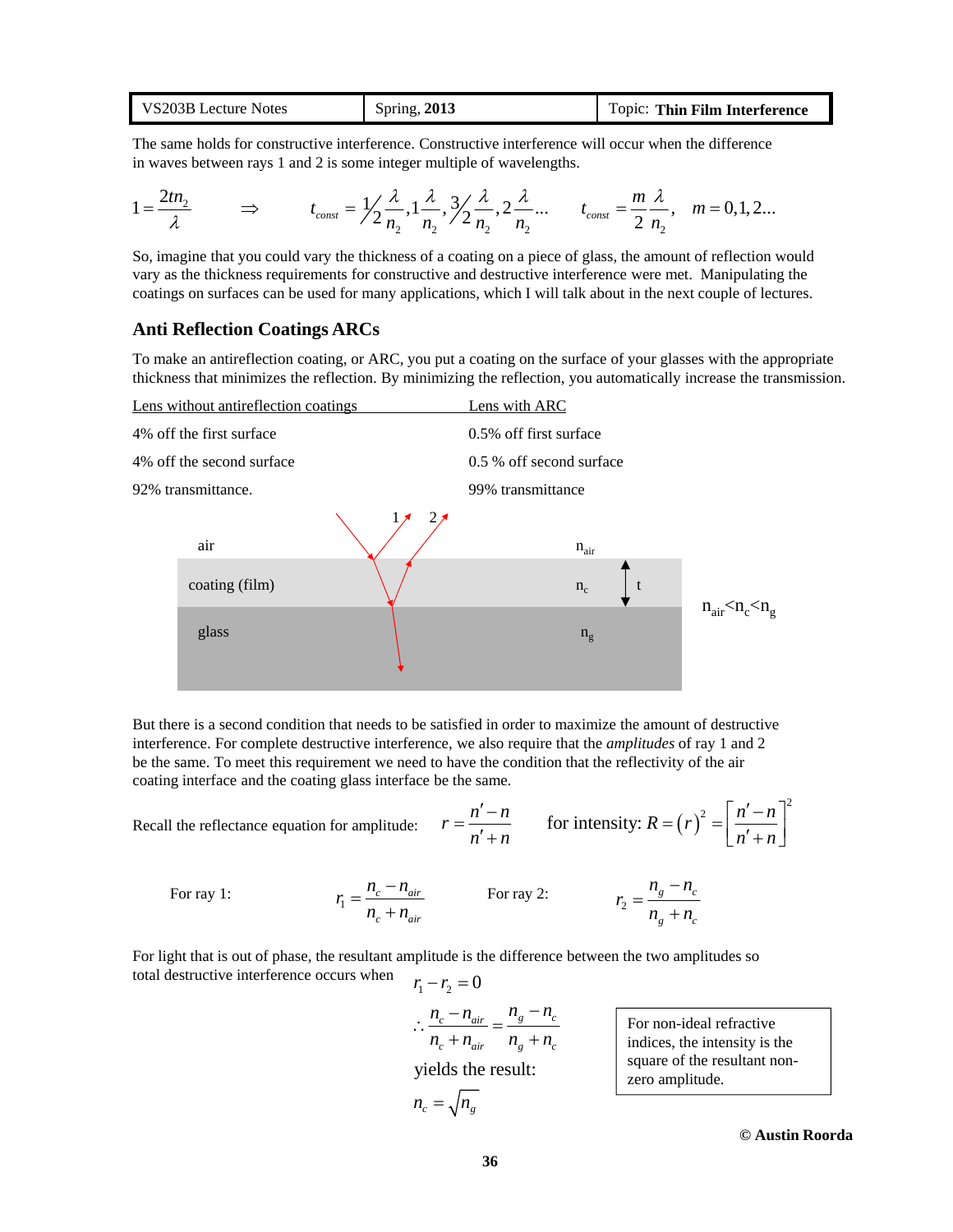| Spring, $2013$<br>VS203B Lecture Notes | Topic: Thin Film Interference |
|----------------------------------------|-------------------------------|
|----------------------------------------|-------------------------------|

To summarize, an effective ARC must meet the following two conditions:



So, what are the problems with ARCs? They can make coatings of exact thicknesses, but the constraint is on available materials that meet the amplitude condition requirement.

Problem 1:

If we start with glass of index 1.5, we are forced to find a suitable coating material that has an index 1.22. Such materials are not readily available so manufacturers simply try to get as close as possible. They typically use a coating made of  $MgFl_2$ , which has an index of 1.38. The ideal glass for that coating would have an index of 1.9, which is not available. So the higher the index of the glass, the better the ARC, when you are using MgFl<sub>2</sub> as a coating.

Problem 2:

Wavelength dependency. The path condition can only be exactly met for one wavelength. Ideally, we choose to optimize the coating for wavelengths in the middle of the spectrum. So while 550 does not reflect, the lower and higher wavelengths do, which gives the reflection from ARC glasses a purplish hue.



A typical ARC has an average of about 2% reflectance

Problem #3:

Only works as designed on axis. When you look at the reflection off axis, it changes color because the path lengths through the coating are increased. It becomes a much more complicated problem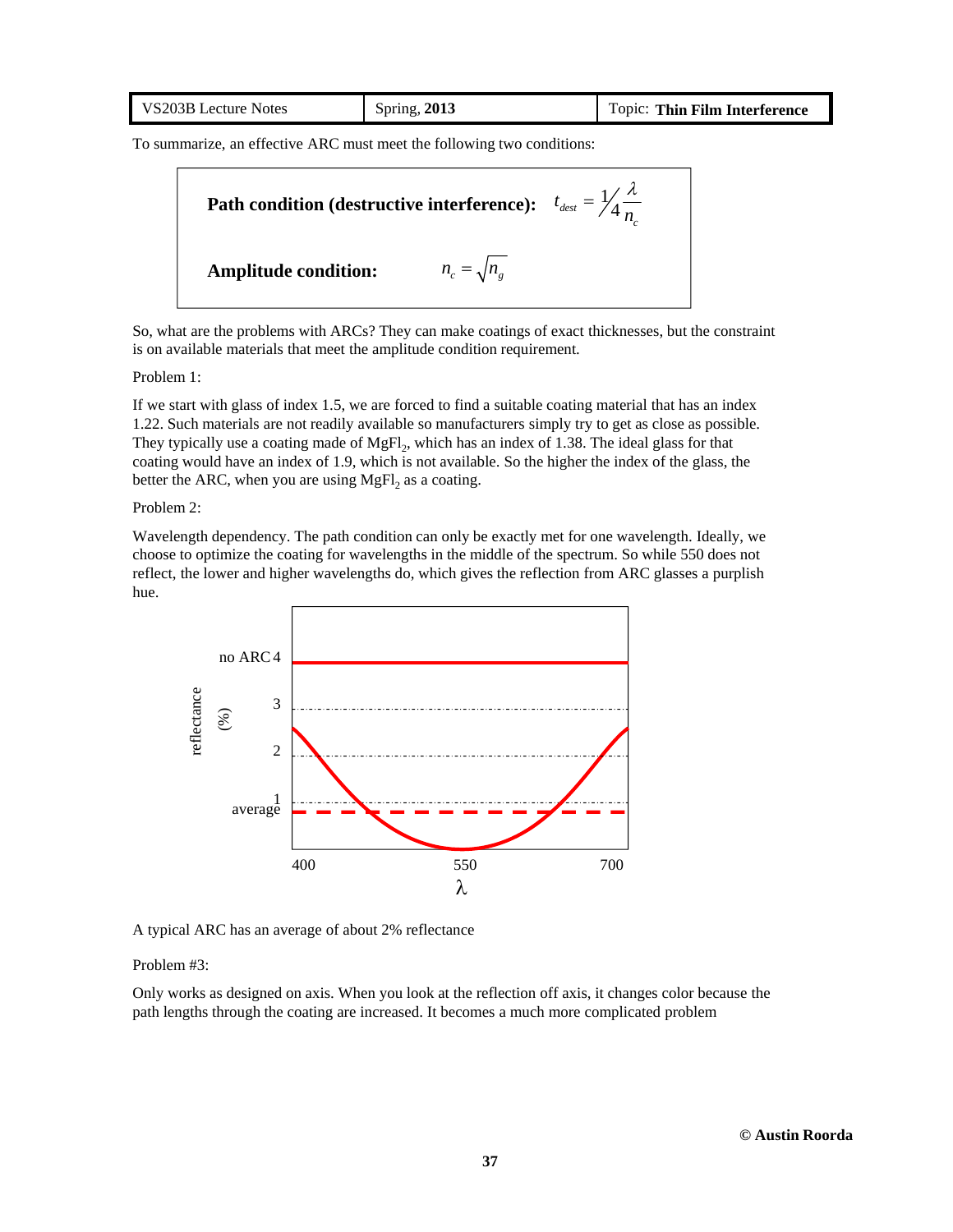| VS203B Lecture Notes | Spring, 2013 | —<br>Topic: |
|----------------------|--------------|-------------|
|----------------------|--------------|-------------|

Example:

What is the reflectance of a glass (n=1.5) surface with a MgFl<sub>2</sub> coating (n=1.38) optimized for 550 nm light for 550 nm light?

400 nm light?

Solution:

Step 1: What is the thickness of the coating?

$$
t_{\text{dest}} = \frac{1}{4} \frac{\lambda}{n_c} = \frac{1}{4} \frac{550}{1.38} = 99.64 \text{ nm}
$$

Step 2: What is the amplitude of reflectance at the surfaces?

$$
r_1 = \frac{n_c - n_{air}}{n_c + n_{air}} = \frac{1.38 - 1}{1.38 + 1} = 0.16
$$
\n
$$
r_2 = \frac{n_g - n_c}{n_g + n_c} = \frac{1.5 - 1.38}{1.5 + 1.38} = 0.0417
$$

Step 3: For 550 nm light….

$$
I_{coherent} = (E_1 + E_2)^2 = A_1^2 + A_2^2 + 2 \cdot A_1 A_2 \cos (p_1 - p_2)
$$
  
\n
$$
p_1 - p_2 = 180 \text{ since they are out of phase}
$$
  
\n
$$
I_{coherent} = A_1^2 + A_2^2 + 2 \cdot A_1 A_2 \times (-1) = 0.159^2 + 0.0417^2 - 2 \times 0.159 \times 0.0417
$$
  
\n= 0.0138 = 1.38%

Step 4: For 400 nm light, what is the phase difference?

$$
\Delta waves = \frac{2 \times 99.64}{400} = 0.687 \text{ waves}
$$

$$
\Rightarrow \Delta phase = 0.687 \times 2 \times \pi = 4.32 \text{ radians}
$$

Step 5: For 400 nm light…

$$
I_{coherent} = (E_1 + E_2)^2 = A_1^2 + A_2^2 + 2 \cdot A_1 A_2 \cos (p_1 - p_2)
$$

$$
I_{coherent} = 0.159^{2} + 0.0417^{2} + 2 \times 0.159 \times 0.0417 \times \cos(4.32)
$$
  
= 0.0219 = 2.19%

400 nm light is more reflective than 550 nm light, as expected. Reflectance was not zero for 550 nm light because the amplitude condition was not met.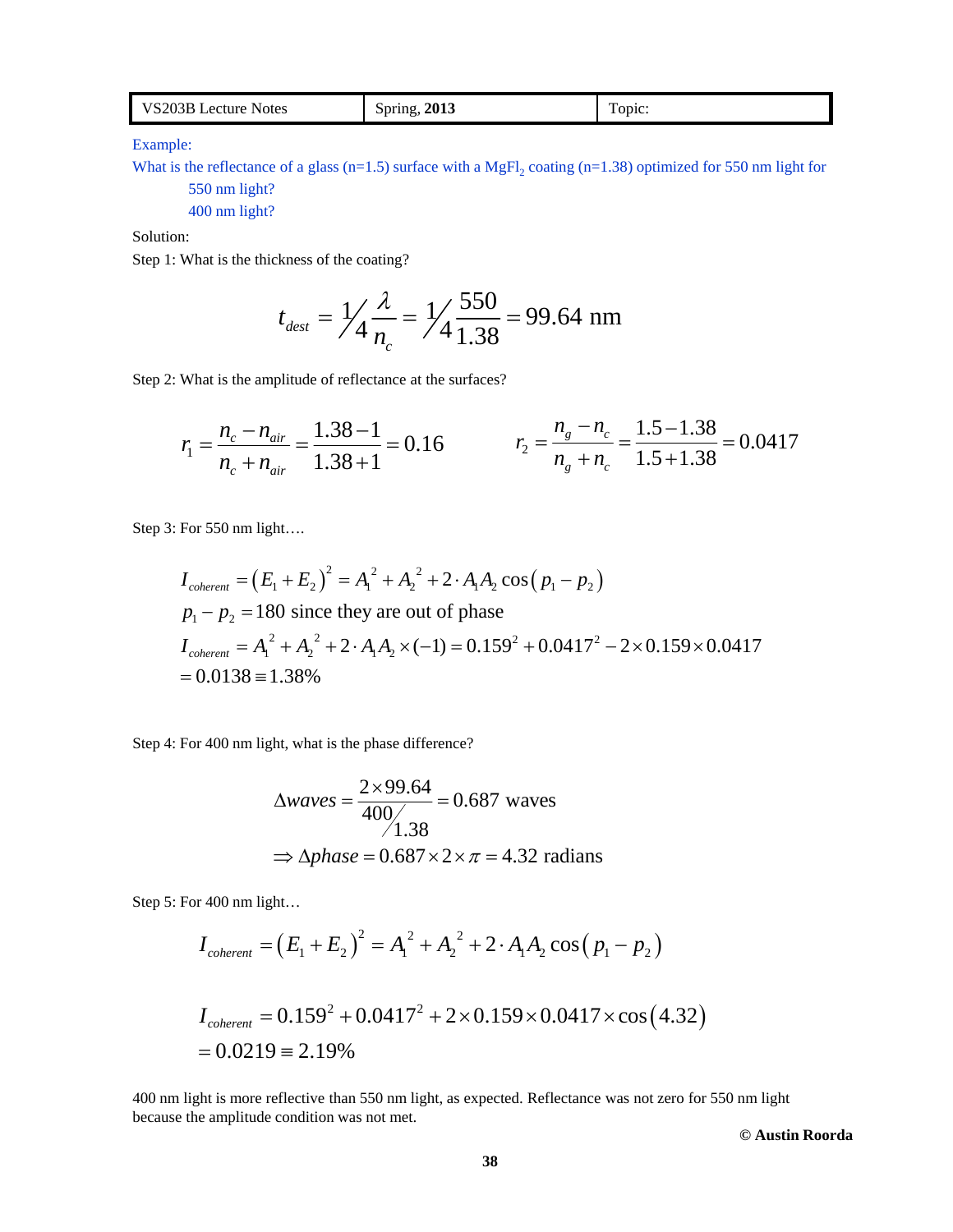

So the condition is opposite to that of an anti-reflection coating, because there is already a 180 deg phase difference between the two waves because one of the phases is not shifted. So, if the total path through the film is one half of a wavelength, then the light constructively interferes, not destructively as was the case for the ARC. Because the thickness of a soapy film constantly changes, you'll see a spectrum of different colors across the soap bubble.

What happens right before the bubble bursts? The layer becomes very very thin so that the thickness is nearly zero. At this point there is no significant path difference. The only thing changing the phase between the two rays is the 180 phase change from the reflection off the first surface. Since there is a 180 phase change, there is a minimum in reflectivity. This holds for all wavelengths, and so the bubble has no reflection at the moment before it breaks.

### *Oil film (like a soap bubble)*



The thickness of the oil layer varies as well as your viewing angle, so you see a spectrum of colors. Like the soap bubble, the oil has low reflectance when the layer is very thin. That is why the reflection from an oily surface on a puddle has a blackish appearance.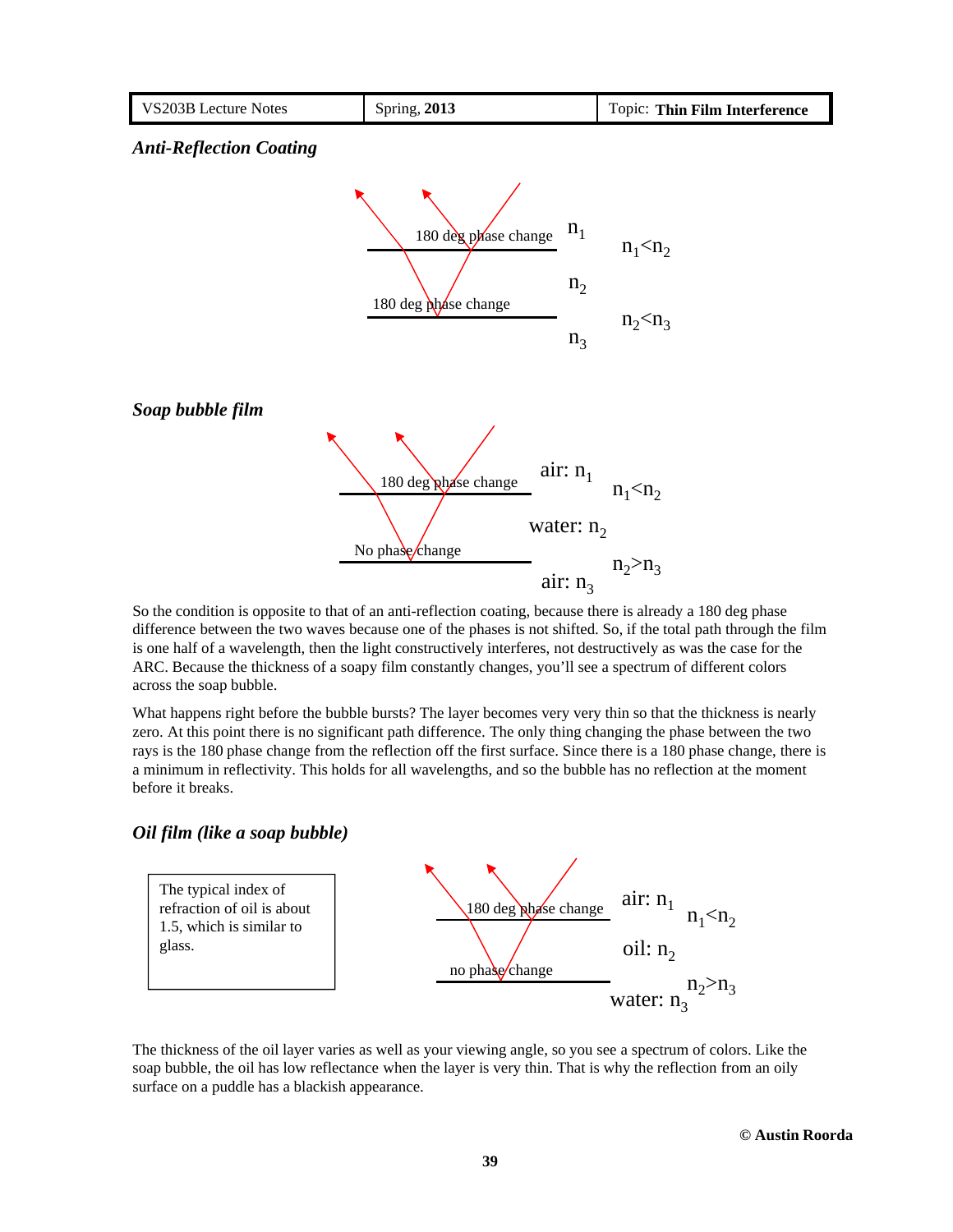| <b>VS203BI</b><br>Lecture Notes | Spring, $2013$ | $\mathbf{r}$<br>opic: |
|---------------------------------|----------------|-----------------------|
|---------------------------------|----------------|-----------------------|

If the phase changes are **common** to both surfaces (eg ARC), then

$$
t_{\text{dest}} = \frac{\left(m + \frac{1}{2}\right)}{2} \frac{\lambda}{n_2}, \quad m = 0, 1, 2... \qquad t_{\text{const}} = \frac{m}{2} \frac{\lambda}{n_2}, \quad m = 0, 1, 2...
$$

If the phase changes are **not common** to both surfaces (eg soap bubble, or oil), then

$$
t_{dest} = \frac{m}{2} \frac{\lambda}{n_2}
$$
,  $m = 0, 1, 2...$   $t_{const} = \frac{\left(m + \frac{1}{2}\right)}{2} \frac{\lambda}{n_2}$ ,  $m = 0, 1, 2...$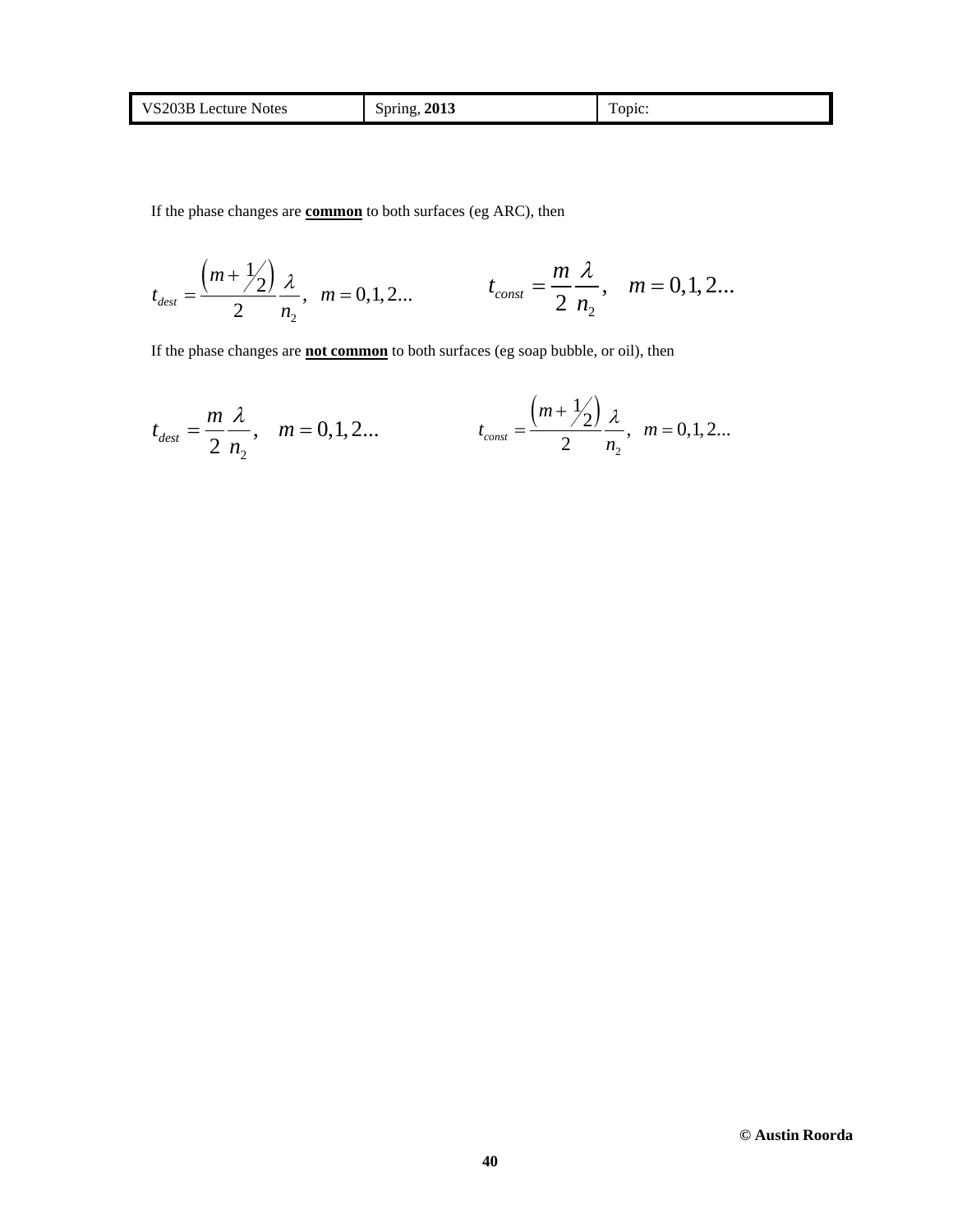

When  $t = 1/4 \lambda$  you get constructive interference, when  $t = 1/2 \lambda$  you get destructive interference. In this case, the film is air so the wavelength need not be adjusted.

path condition for constructive interference

$$
2 \cdot n_c t = \frac{1}{2} \lambda, \frac{3}{2} \lambda, \dots \quad \text{but } n_c = 1
$$
  
2 \cdot t = (m + \frac{1}{2}) \lambda, \qquad m = 0, 1, 2, \dots  
or \t $t_{const} = \frac{(m + \frac{1}{2}) \lambda}{2}, \qquad m = 0, 1, 2, \dots$ 

path condition for destructive interference

$$
2 \cdot n_c t = 0, \lambda, 2\lambda, \dots \quad \text{but } n_c = 1
$$
  
2 \cdot t = (m) \lambda, \qquad m = 0, 1, 2, \dots.  
or  $t_{dest} = \frac{m\lambda}{2}$ , \qquad m = 0, 1, 2, \dots.  
Q Austin Roorda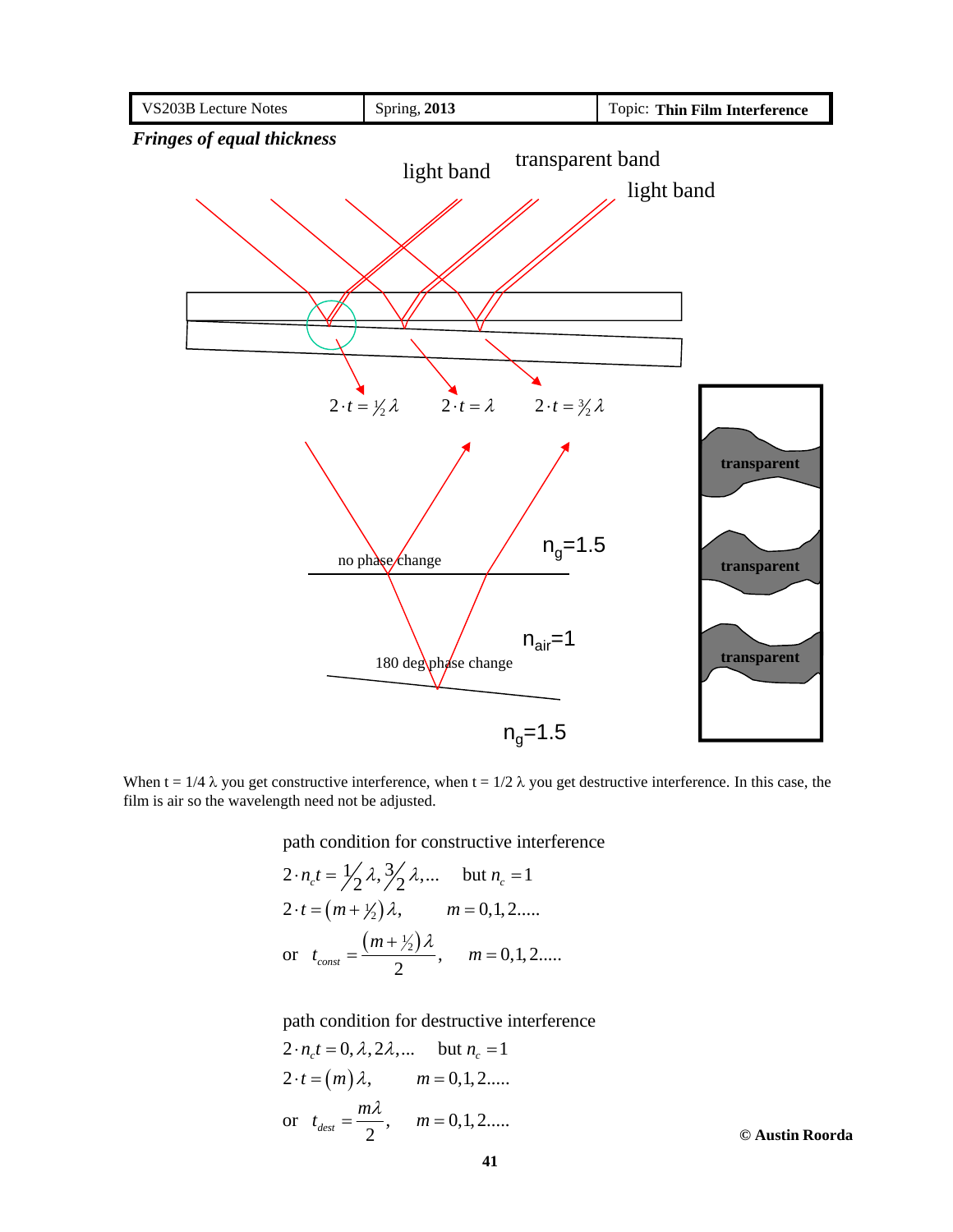| VS203B Lecture Notes | Spring, 2013 | : Thin Film Interference<br>opic: |
|----------------------|--------------|-----------------------------------|

# *Special case: Newton's rings*



Same as microscope slide interference except that the change in thickness is is not linear and follows a very predictable shape.